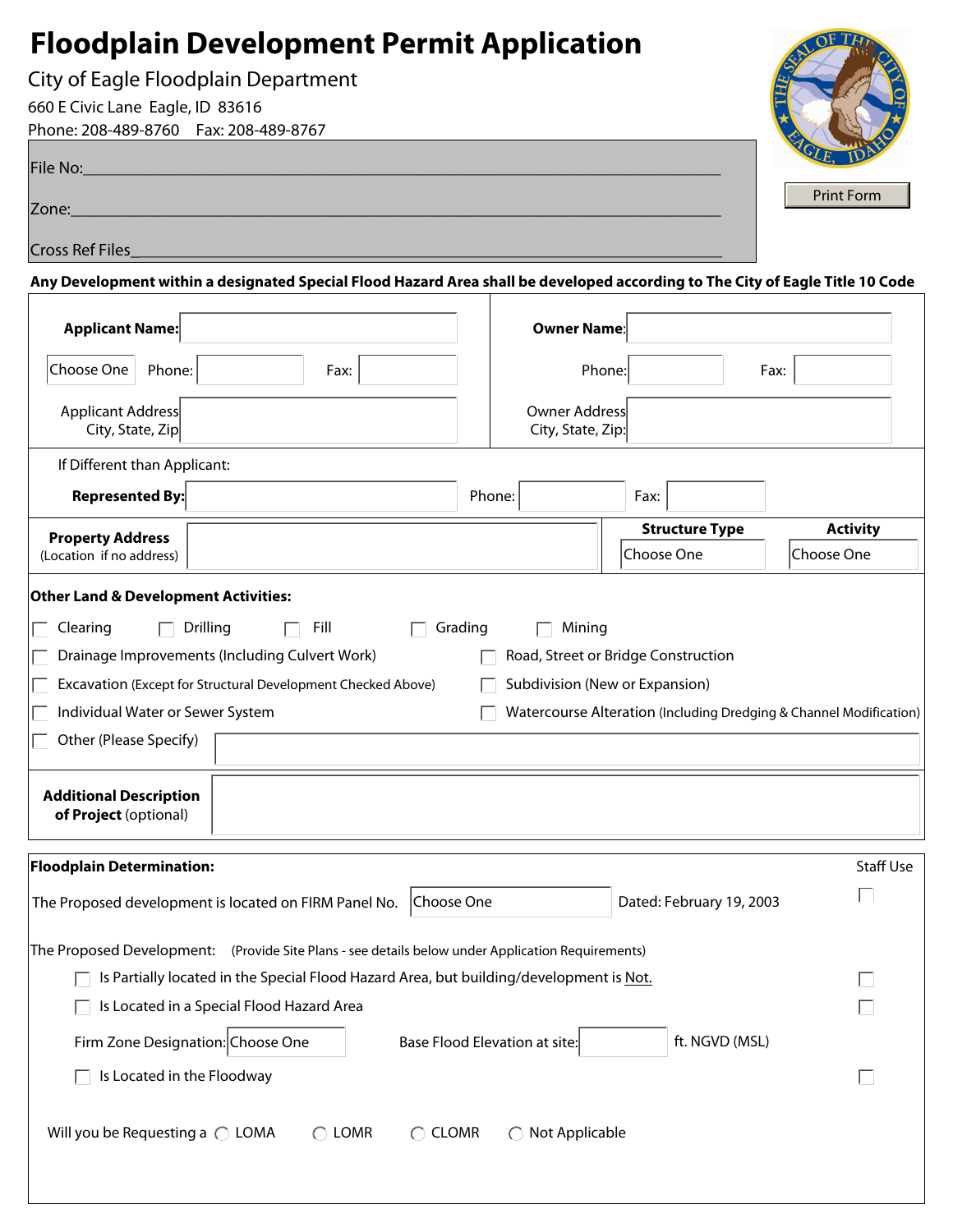### **General Provisions:**

- No Work of any kind may start until a permit is issued.
- The permit may be revoked if any false statements are made herein.
- If revoked, all work must cease until permit is re-issued.
- Development shall not be used or occupied until a Certificate of Compliance is issued.
- The permit will expire if no work is commenced within six (6) months of issuance.
- Applicant is hereby informed that other permits may be required to fulfill local, state, and federal regulatory requirements
- Applicant hereby gives consent to the Local Administrator or his/her representative to make reasonable inspections required to verify compliance.

#### **Note:**

IF THE CITY COUNCIL OR THE ZONING ADMINISTRATOR DETERMINE THAT ADDITIONAL AND/OR REVISED INFORMATION IS NEEDED, AND/OR IF OTHER UNFORSEEN CIRCUMSTANCES ARISE, ANY DATES OUTLINED FOR PROCESSING MAY BE RESCHEDULED BY THE CITY.

Eagle City Code Section 1-7-4 (A) states, "Fee Schedule Established - The City Clerk, at the time of the filing of an application for a land use planning action within the City limits, shall collect the fee for such action established through a resolution of the City Council, together with any direct costs incurred by the City in obtaining a review of the application, by architects, engineers or other professionals necessary to enable the City of approve or disapprove the application in an informed manner". Direct costs, as underlined in 1-7-4 (A) above, shall be required to be paid by the applicant in a time frame to be determined by the Zoning Administrator. Processing of an application may be delayed if the direct costs are not reimbursed as required.

**The City does not guarantee acquisition of public services provided by any agency. The developer, property owner and/or applicant of this Floodplain Development Permit application does hereby release and indemnify and hold harmless the City of Eagle from any and all claims, cost, damages, etc., from any individual or organization regarding the acquisition of services which are not affiliated with the City, including but not limited to, municipal water service, sanitary sewer service, access of public roads and fire protection.** 

## **The Applicant/Representative, Certifies that all Statements herein and in attachments to this application are, to the best of their knowledge, true and accurate.**

| Enter Name of Applicant/Representative |  |  |  |  |  |  |
|----------------------------------------|--|--|--|--|--|--|
|                                        |  |  |  |  |  |  |
|                                        |  |  |  |  |  |  |
|                                        |  |  |  |  |  |  |
|                                        |  |  |  |  |  |  |
|                                        |  |  |  |  |  |  |